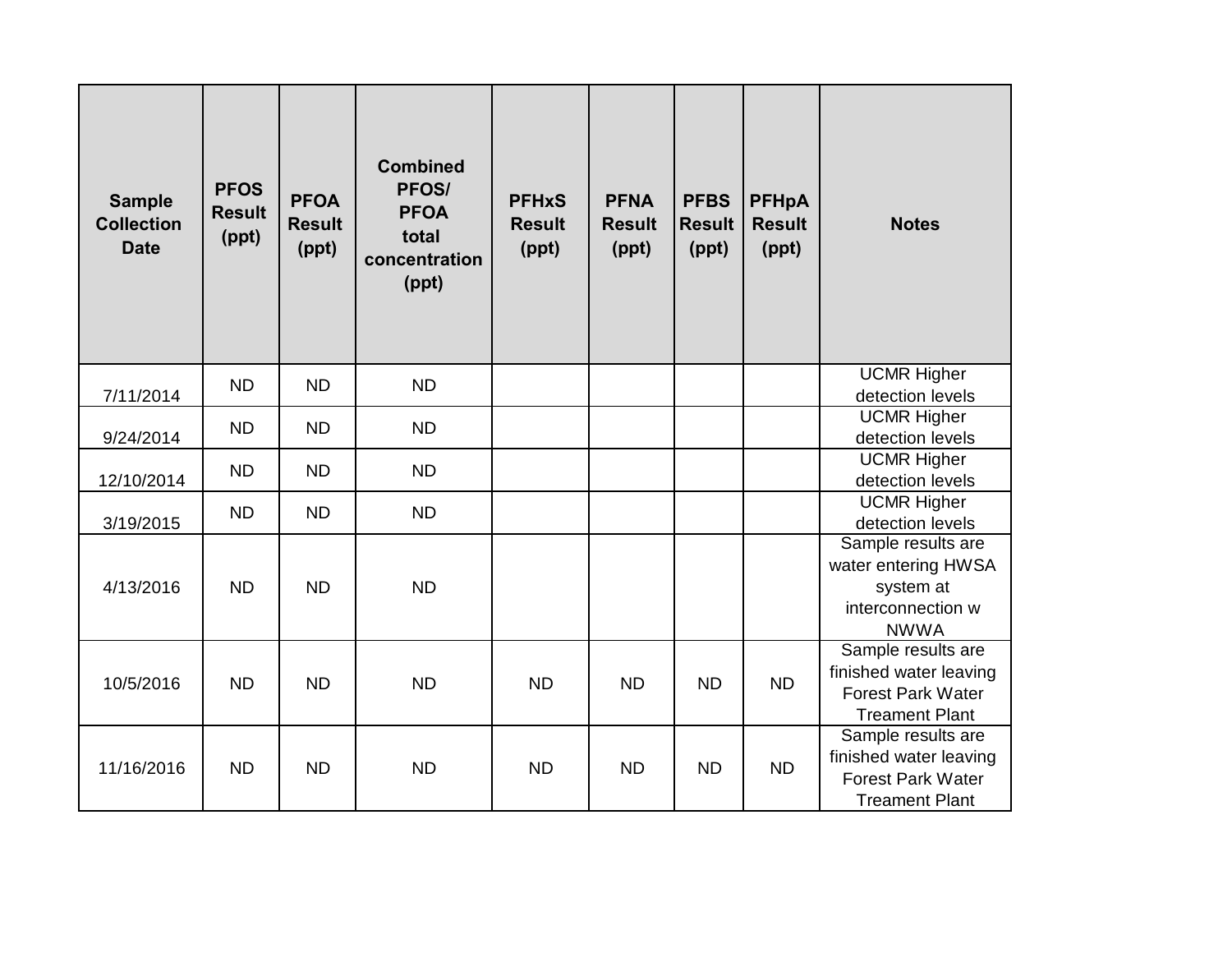| 12/27/2016 | <b>ND</b> | 2.2 | 2.2 | <b>ND</b> | <b>ND</b> | <b>ND</b> | <b>ND</b> | Sample results are<br>finished water leaving<br><b>Forest Park Water</b><br><b>Treament Plant</b> |
|------------|-----------|-----|-----|-----------|-----------|-----------|-----------|---------------------------------------------------------------------------------------------------|
| 5/31/2017  | <b>ND</b> | 2.9 | 2.9 | <b>ND</b> | <b>ND</b> | <b>ND</b> | <b>ND</b> | Sample results are<br>finished water leaving<br><b>Forest Park Water</b><br><b>Treament Plant</b> |
| 9/29/2017  | <b>ND</b> | 2.3 | 2.3 | <b>ND</b> | <b>ND</b> | <b>ND</b> | <b>ND</b> | Sample results are<br>finished water leaving<br><b>Forest Park Water</b><br><b>Treament Plant</b> |
| 1/31/2018  | <b>ND</b> | 3.3 | 3.3 | <b>ND</b> | <b>ND</b> | <b>ND</b> | <b>ND</b> | Sample results are<br>finished water leaving<br><b>Forest Park Water</b><br><b>Treament Plant</b> |
| 2/28/2018  | 2.0       | 3.4 | 5.4 | <b>ND</b> | <b>ND</b> | <b>ND</b> | <b>ND</b> | Sample results are<br>finished water leaving<br><b>Forest Park Water</b><br><b>Treament Plant</b> |
| March-18   | <b>ND</b> | 3.2 | 3.2 | <b>ND</b> | <b>ND</b> | <b>ND</b> | <b>ND</b> | Sample results are<br>finished water leaving<br><b>Forest Park Water</b><br><b>Treament Plant</b> |
| April-18   | <b>ND</b> | 3.0 | 3.0 | <b>ND</b> | <b>ND</b> | <b>ND</b> | <b>ND</b> | Sample results are<br>finished water leaving<br><b>Forest Park Water</b><br><b>Treament Plant</b> |
| May-18     | 2.3       | 4.1 | 6.4 | <b>ND</b> | <b>ND</b> | <b>ND</b> | <b>ND</b> | Sample results are<br>finished water leaving<br><b>Forest Park Water</b><br><b>Treament Plant</b> |
| June-18    | 2.3       | 4.2 | 6.5 | <b>ND</b> | <b>ND</b> | <b>ND</b> | <b>ND</b> | Sample results are<br>finished water leaving<br><b>Forest Park Water</b><br><b>Treament Plant</b> |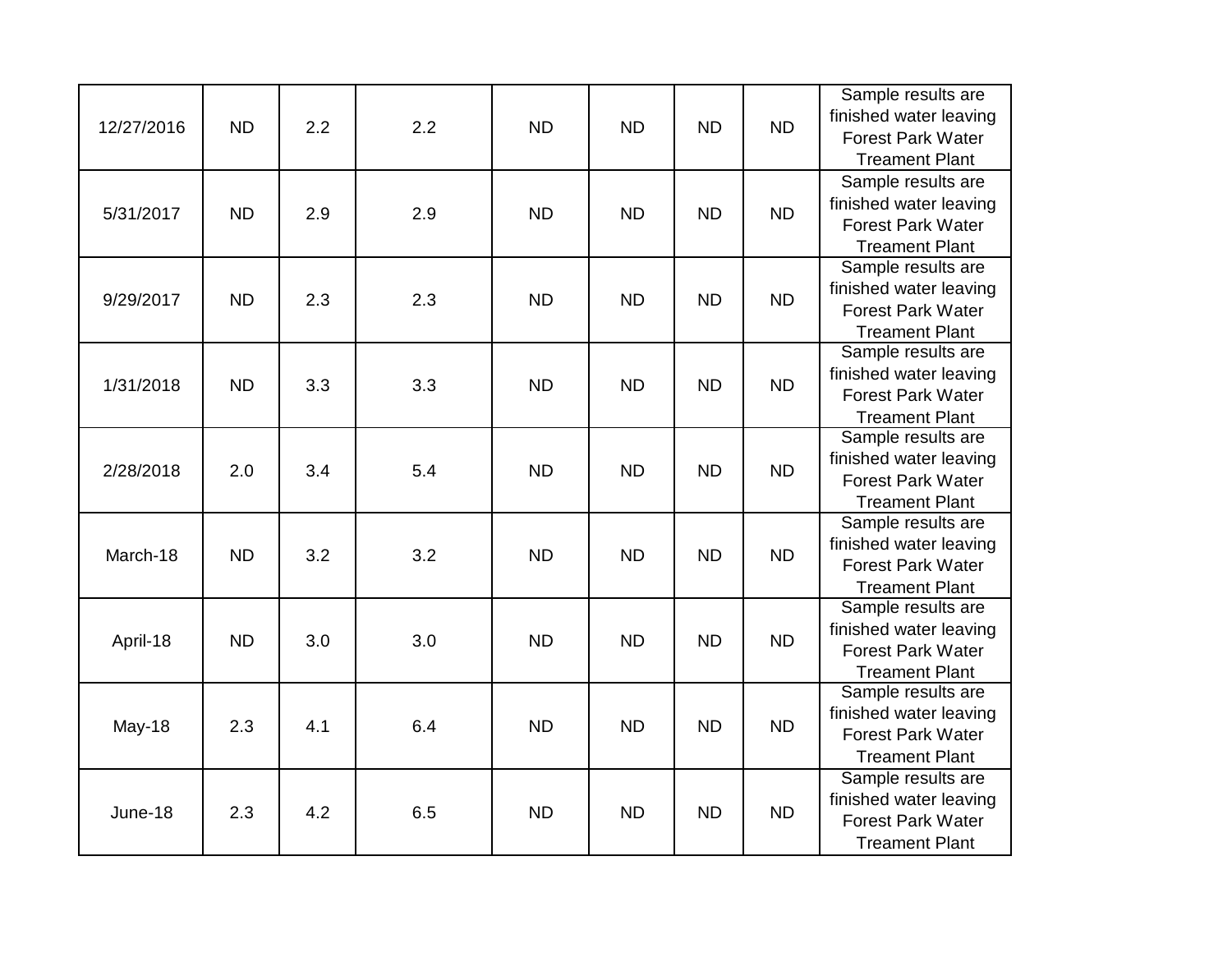| July-18      | 2.2       | 4.0 | 6.2 | <b>ND</b> | <b>ND</b> | <b>ND</b> | <b>ND</b> | Sample results are<br>finished water leaving<br><b>Forest Park Water</b><br><b>Treament Plant</b> |
|--------------|-----------|-----|-----|-----------|-----------|-----------|-----------|---------------------------------------------------------------------------------------------------|
| August-18    | 2.3       | 4.5 | 6.8 | <b>ND</b> | <b>ND</b> | 2.0       | 2.1       | Sample results are<br>finished water leaving<br><b>Forest Park Water</b><br><b>Treament Plant</b> |
| September-18 | <b>ND</b> | 4.3 | 4.3 | <b>ND</b> | <b>ND</b> | 2.2       | 2.0       | Sample results are<br>finished water leaving<br><b>Forest Park Water</b><br><b>Treament Plant</b> |
| October-18   | 2.3       | 4.4 | 6.7 | <b>ND</b> | <b>ND</b> | <b>ND</b> | <b>ND</b> | Sample results are<br>finished water leaving<br><b>Forest Park Water</b><br><b>Treament Plant</b> |
| November-18  | 2.3       | 4.5 | 6.8 | <b>ND</b> | <b>ND</b> | <b>ND</b> | 2.1       | Sample results are<br>finished water leaving<br><b>Forest Park Water</b><br><b>Treament Plant</b> |
| December-18  | 2.2       | 4.5 | 6.7 | <b>ND</b> | <b>ND</b> | <b>ND</b> | 2.0       | Sample results are<br>finished water leaving<br><b>Forest Park Water</b><br><b>Treament Plant</b> |
| January-19   | 2.2       | 4.2 | 6.4 | <b>ND</b> | <b>ND</b> | <b>ND</b> | <b>ND</b> | Sample results are<br>finished water leaving<br><b>Forest Park Water</b><br><b>Treament Plant</b> |
| February-19  | 2.4       | 3.7 | 6.1 | <b>ND</b> | <b>ND</b> | <b>ND</b> | <b>ND</b> | Sample results are<br>finished water leaving<br><b>Forest Park Water</b><br><b>Treament Plant</b> |
| March-19     | 2.5       | 3.6 | 6.1 | <b>ND</b> | <b>ND</b> | <b>ND</b> | <b>ND</b> | Sample results are<br>finished water leaving<br><b>Forest Park Water</b><br><b>Treament Plant</b> |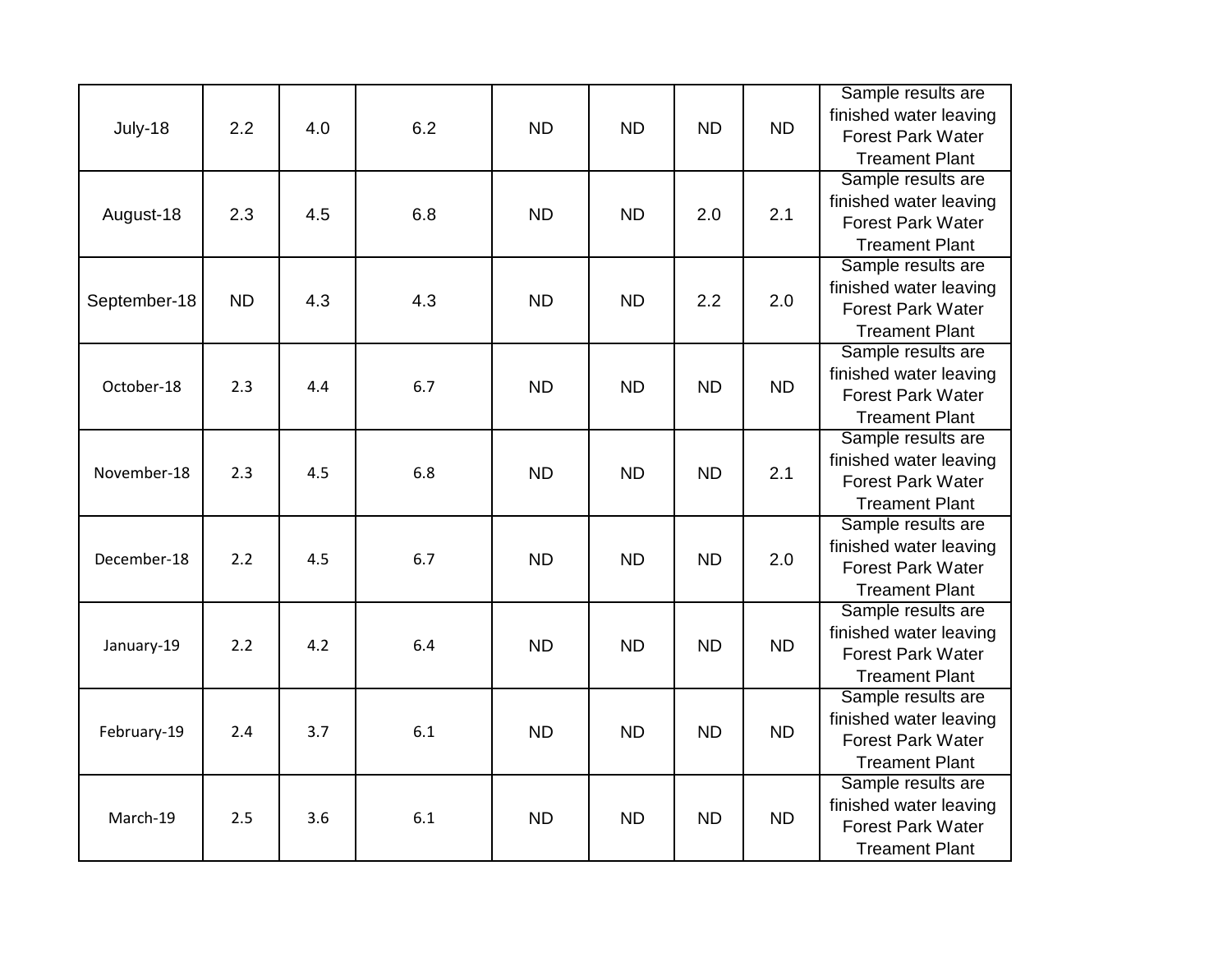| June-19      | 2.4       | 4.2       | 6.6       | <b>ND</b> | <b>ND</b> | <b>ND</b> | <b>ND</b> | Sample results are<br>finished water leaving<br><b>Forest Park Water</b><br><b>Treament Plant</b> |
|--------------|-----------|-----------|-----------|-----------|-----------|-----------|-----------|---------------------------------------------------------------------------------------------------|
| July-19      | <b>ND</b> | 2.6       | 2.6       | <b>ND</b> | <b>ND</b> | <b>ND</b> | <b>ND</b> | Sample results are<br>finished water leaving<br><b>Forest Park Water</b><br><b>Treament Plant</b> |
| September-19 | <b>ND</b> | 2.5       | 2.5       | <b>ND</b> | <b>ND</b> | <b>ND</b> | <b>ND</b> | Sample results are<br>finished water leaving<br><b>Forest Park Water</b><br><b>Treament Plant</b> |
| October-19   | <b>ND</b> | 2.1       | 2.1       | <b>ND</b> | <b>ND</b> | <b>ND</b> | <b>ND</b> | Sample results are<br>finished water leaving<br><b>Forest Park Water</b><br><b>Treament Plant</b> |
| November-19  | 2.4       | 3.0       | 5.4       | <b>ND</b> | <b>ND</b> | <b>ND</b> | <b>ND</b> | Sample results are<br>finished water leaving<br><b>Forest Park Water</b><br><b>Treament Plant</b> |
| December-19  | <b>ND</b> | 2.4       | 2.4       | <b>ND</b> | <b>ND</b> | <b>ND</b> | <b>ND</b> | Sample results are<br>finished water leaving<br><b>Forest Park Water</b><br><b>Treament Plant</b> |
| January-20   | <b>ND</b> | 2.1       | 2.1       | <b>ND</b> | <b>ND</b> | <b>ND</b> | <b>ND</b> | Sample results are<br>finished water leaving<br><b>Forest Park Water</b><br><b>Treament Plant</b> |
| February-20  | <b>ND</b> | <b>ND</b> | <b>ND</b> | <b>ND</b> | <b>ND</b> | <b>ND</b> | <b>ND</b> | Sample results are<br>finished water leaving<br><b>Forest Park Water</b><br><b>Treament Plant</b> |
| March-20     | <b>ND</b> | 2.0       | 2.0       | <b>ND</b> | <b>ND</b> | <b>ND</b> | <b>ND</b> | Sample results are<br>finished water leaving<br><b>Forest Park Water</b><br><b>Treament Plant</b> |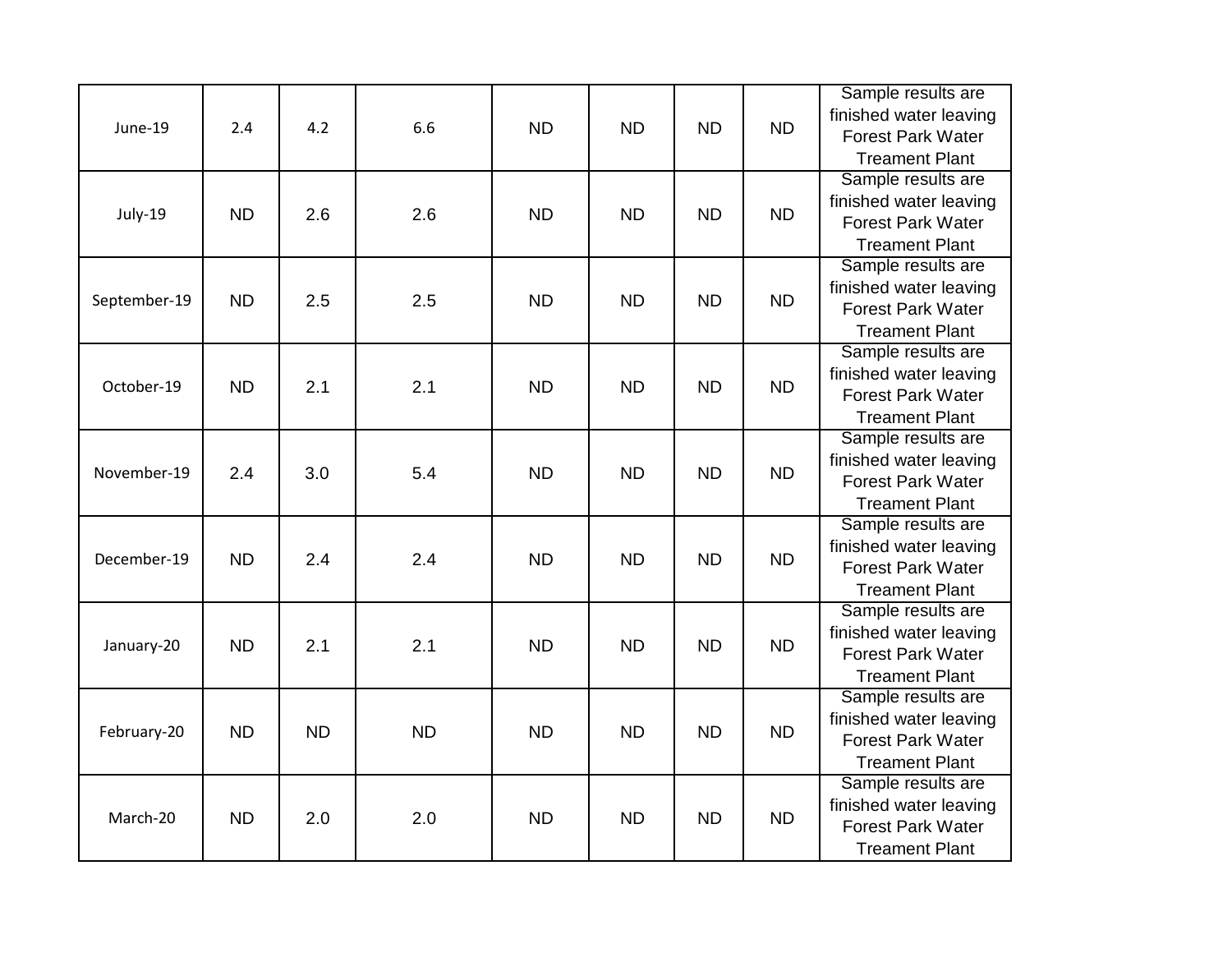| April-20     | <b>ND</b> | 2.4       | 2.4       | <b>ND</b> | <b>ND</b> | <b>ND</b> | <b>ND</b> | Sample results are<br>finished water leaving<br><b>Forest Park Water</b><br><b>Treament Plant</b> |
|--------------|-----------|-----------|-----------|-----------|-----------|-----------|-----------|---------------------------------------------------------------------------------------------------|
| May-20       | <b>ND</b> | <b>ND</b> | <b>ND</b> | <b>ND</b> | <b>ND</b> | <b>ND</b> | <b>ND</b> | Sample results are<br>finished water leaving<br><b>Forest Park Water</b><br><b>Treament Plant</b> |
| June-20      | <b>ND</b> | <b>ND</b> | <b>ND</b> | <b>ND</b> | <b>ND</b> | <b>ND</b> | <b>ND</b> | Sample results are<br>finished water leaving<br><b>Forest Park Water</b><br><b>Treament Plant</b> |
| July-20      | <b>ND</b> | <b>ND</b> | <b>ND</b> | <b>ND</b> | <b>ND</b> | <b>ND</b> | <b>ND</b> | Sample results are<br>finished water leaving<br><b>Forest Park Water</b><br><b>Treament Plant</b> |
| August-20    | <b>ND</b> | <b>ND</b> | <b>ND</b> | <b>ND</b> | <b>ND</b> | <b>ND</b> | <b>ND</b> | Sample results are<br>finished water leaving<br><b>Forest Park Water</b><br><b>Treament Plant</b> |
| September-20 | <b>ND</b> | <b>ND</b> | <b>ND</b> | <b>ND</b> | <b>ND</b> | <b>ND</b> | <b>ND</b> | Sample results are<br>finished water leaving<br><b>Forest Park Water</b><br><b>Treament Plant</b> |
| October-20   | <b>ND</b> | <b>ND</b> | <b>ND</b> | <b>ND</b> | <b>ND</b> | <b>ND</b> | <b>ND</b> | Sample results are<br>finished water leaving<br><b>Forest Park Water</b><br><b>Treament Plant</b> |
| November-20  | <b>ND</b> | 2.3       | 2.3       | <b>ND</b> | <b>ND</b> | <b>ND</b> | <b>ND</b> | Sample results are<br>finished water leaving<br><b>Forest Park Water</b><br><b>Treament Plant</b> |
| December-20  | <b>ND</b> | 2.0       | 2.0       | <b>ND</b> | <b>ND</b> | <b>ND</b> | <b>ND</b> | Sample results are<br>finished water leaving<br><b>Forest Park Water</b><br><b>Treament Plant</b> |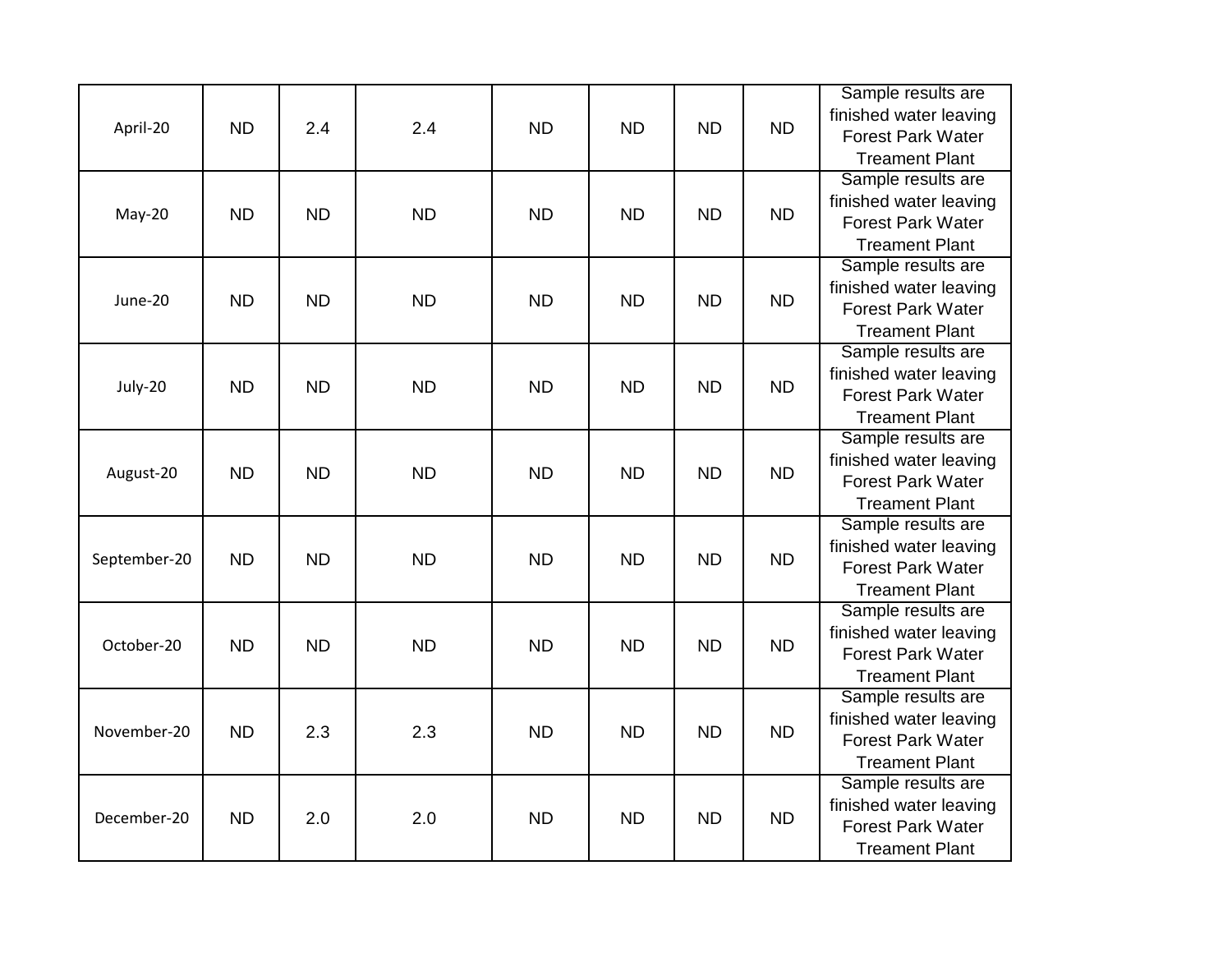| January-21   | <b>ND</b> | 2.3       | 2.3       | <b>ND</b> | <b>ND</b> | <b>ND</b> | <b>ND</b> | Sample results are<br>finished water leaving<br><b>Forest Park Water</b><br><b>Treament Plant</b> |
|--------------|-----------|-----------|-----------|-----------|-----------|-----------|-----------|---------------------------------------------------------------------------------------------------|
| February-21  | <b>ND</b> | 2.5       | 2.5       | <b>ND</b> | <b>ND</b> | <b>ND</b> | <b>ND</b> | Sample results are<br>finished water leaving<br><b>Forest Park Water</b><br><b>Treament Plant</b> |
| March-21     | <b>ND</b> | 2.2       | 2.2       | <b>ND</b> | <b>ND</b> | <b>ND</b> | <b>ND</b> | Sample results are<br>finished water leaving<br><b>Forest Park Water</b><br><b>Treament Plant</b> |
| April-21     | <b>ND</b> | 2.2       | 2.2       | <b>ND</b> | <b>ND</b> | <b>ND</b> | <b>ND</b> | Sample results are<br>finished water leaving<br><b>Forest Park Water</b><br><b>Treament Plant</b> |
| $May-21$     | <b>ND</b> | <b>ND</b> | <b>ND</b> | <b>ND</b> | <b>ND</b> | <b>ND</b> | <b>ND</b> | Sample results are<br>finished water leaving<br><b>Forest Park Water</b><br><b>Treament Plant</b> |
| June-21      | <b>ND</b> | 2.1       | 2.1       | <b>ND</b> | <b>ND</b> | <b>ND</b> | <b>ND</b> | Sample results are<br>finished water leaving<br><b>Forest Park Water</b><br><b>Treament Plant</b> |
| July-21      | <b>ND</b> | 2.5       | 2.5       | <b>ND</b> | <b>ND</b> | <b>ND</b> | <b>ND</b> | Sample results are<br>finished water leaving<br><b>Forest Park Water</b><br><b>Treament Plant</b> |
| August-21    | <b>ND</b> | 2.5       | 2.5       | <b>ND</b> | <b>ND</b> | <b>ND</b> | <b>ND</b> | Sample results are<br>finished water leaving<br><b>Forest Park Water</b><br><b>Treament Plant</b> |
| September-21 | <b>ND</b> | 2.5       | 2.5       | <b>ND</b> | <b>ND</b> | <b>ND</b> | <b>ND</b> | Sample results are<br>finished water leaving<br><b>Forest Park Water</b><br><b>Treament Plant</b> |